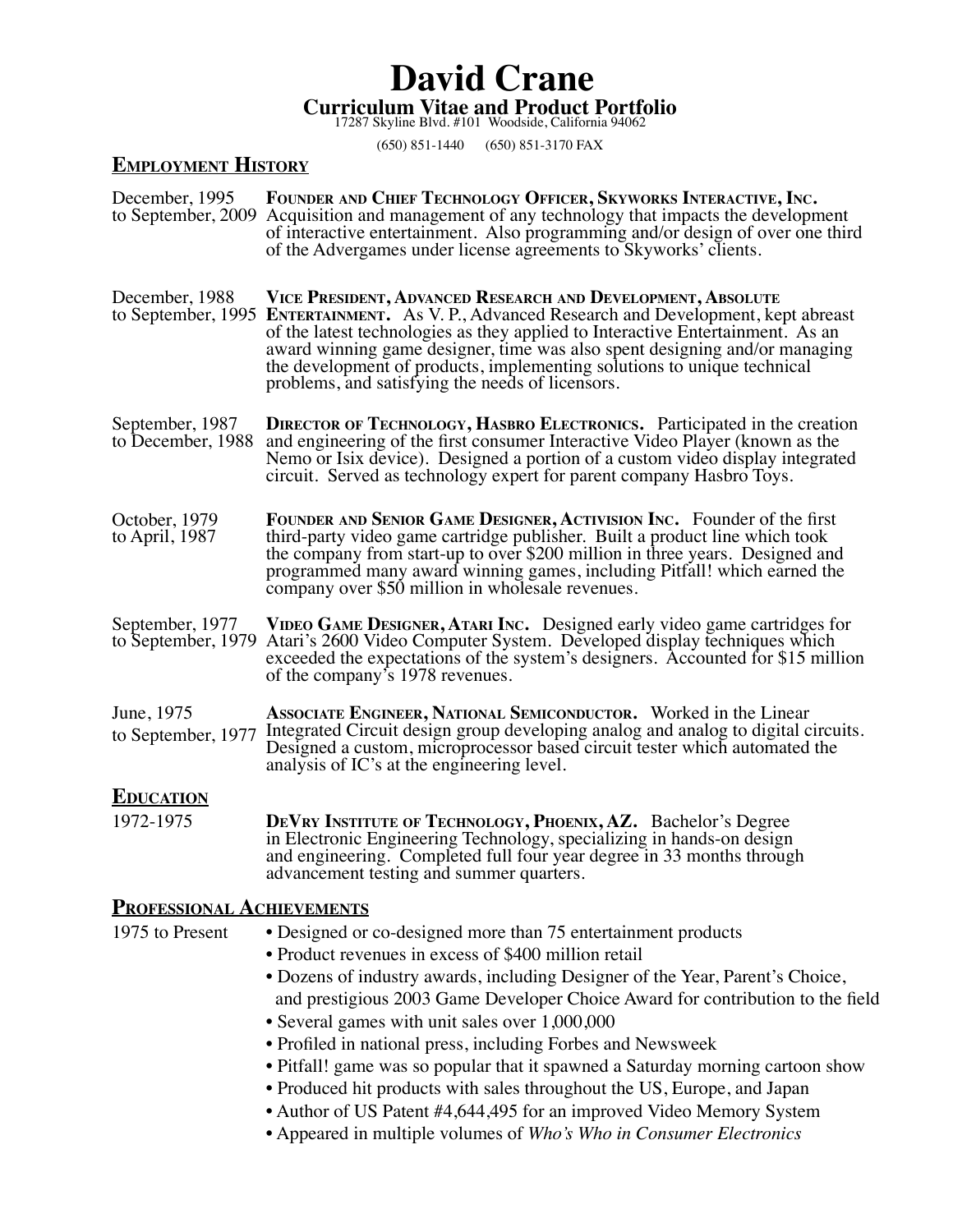## **Critical Acclaim**

**David Crane was a founding member of this key company (Activision), and was responsible for many of the huge classics on the system, including Pitfall!™, The Activision Decathlon™, and the system's most advanced game ever: Pitfall II™. - IGN Insider** **David Crane is one of the most successful designers of entertainment software in the world. His award winning video games, led by Pitfall!™, Ghostbusters™, A Boy and His Blob™, and Amazing Tennis™ are acknowledged as some of the most innovative and popular in the interactive entertainment industry.**

**- Classic Gaming Expo**

**David Crane is one of the most talented and successful software and hardware designers of all time! An Atari programmer, co-founder of Activision, and generally known for creating the wildly popular '82 game of the year, Pitfall!™**

**Crane, a virtual Berlitz academy of computer languages, is also a genius in the Hollywood sense. His games are the nearest things to sure hits in the industry.**

**- TWA Ambassador Magazine**

**- GoodDealGames.com**

**… one of the best games of it's time... Pitfall!™ - G4 Videogame TV**

**Pitfall II™ is a well-conceived adventure, and probably the most technically superior Atari 2600 cartridge ever produced.**

**- VideogameCritic.net**

**Notorious designer David Crane's A Boy and His Blob™ one of the more bizarre games on the Nintendo Entertainment System™… Without the blob, the boy certainly would have been lost, since there was little he could do without using some aspect of the blob's form… Only together could they make beautiful music.**

**- Gamespot.com features**